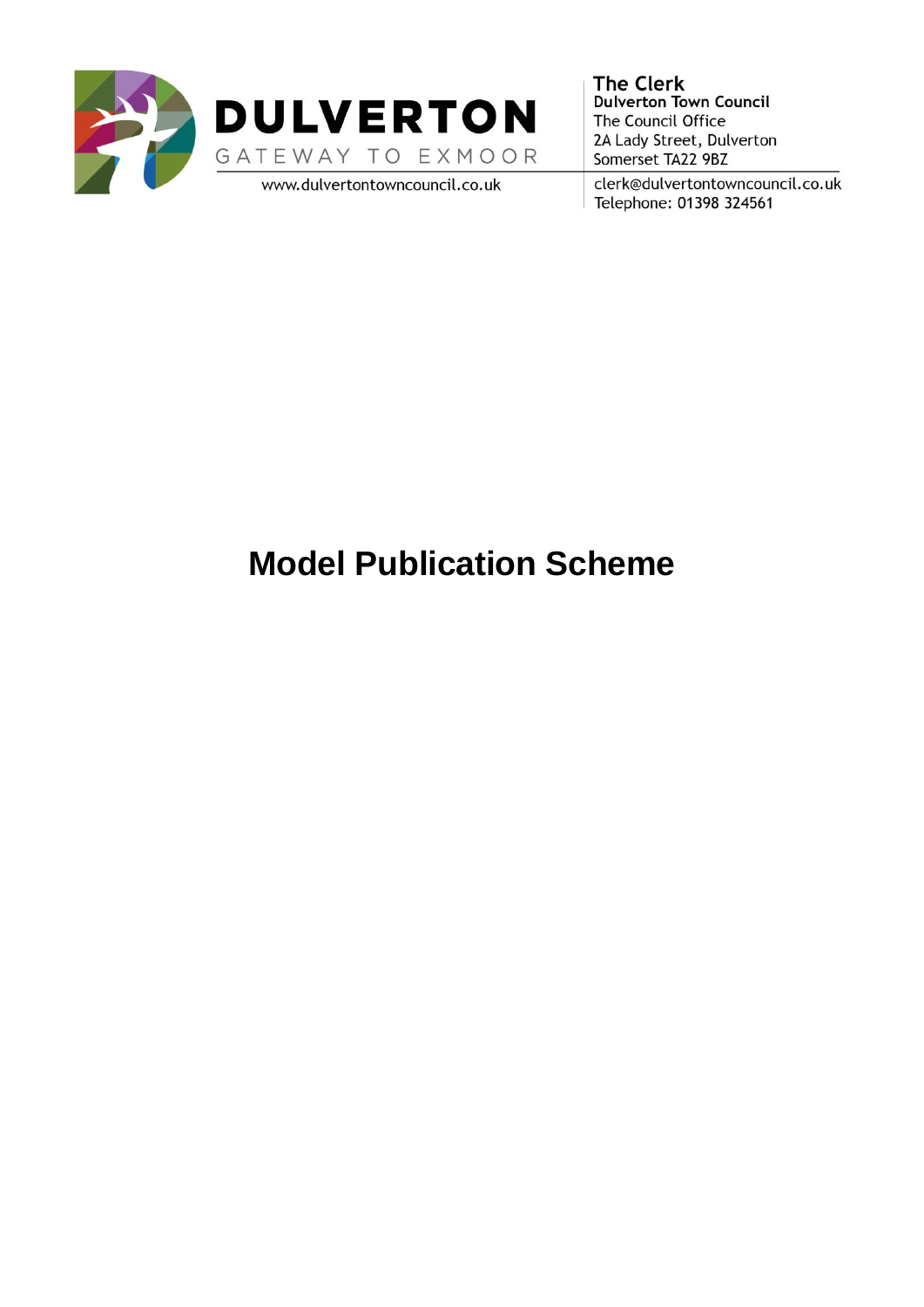# **Documents and Information available under the Model Publication Scheme**

| <b>Information published</b>                                                                                                                                                                                                                                                                        | <b>Where</b>                                                                    | Cost                                                           |
|-----------------------------------------------------------------------------------------------------------------------------------------------------------------------------------------------------------------------------------------------------------------------------------------------------|---------------------------------------------------------------------------------|----------------------------------------------------------------|
| 1. Who we are and what we do<br>(Organisational information, structures, locations and contacts)                                                                                                                                                                                                    |                                                                                 |                                                                |
| Who's who on the Council and its Committees<br>Contact details for Staff and Council members<br>Location of main Council office and accessibility details<br>Staffing structure<br>Committees                                                                                                       | Website<br>Website<br>Website<br>Website<br>Website                             | Free<br>Free<br>Free<br>Free<br>Free                           |
| 2. What we spend and how we spend it<br>(Financial information, projected and actual, procurement, contracts and financial audit)                                                                                                                                                                   |                                                                                 |                                                                |
| Annual return form and report by auditor<br>Finalised budget<br>Precept<br>Financial Standing Orders and Regulations<br>Grants given and received<br>List of current contracts awarded and value of contract<br>Members' allowances and expenses<br>3. What our priorities are and how we are doing | Website<br>Website<br>Website<br>Website<br>Hard copy<br>Hard copy<br>Hard copy | Free<br>Free<br>Free<br>Free<br>Free<br>10p/sheet<br>10p/sheet |
| (Strategies and plans, performance indicators, audits, inspections and reviews)                                                                                                                                                                                                                     |                                                                                 |                                                                |
| Annual Report to Town Meeting<br>Quality status details                                                                                                                                                                                                                                             | Website<br>Website                                                              | Free<br>Free                                                   |
| 4. How we make decisions (Decision making processes and records of decisions)                                                                                                                                                                                                                       |                                                                                 |                                                                |
| Timetable of meetings<br>Notice and Agendas of meetings<br>Minutes of meetings (as above & after Approval by Council)<br>Reports presented to council meetings<br>Responses to consultation papers<br>Responses to planning applications                                                            | Website<br>Website<br>Website<br>Website<br>Hard copy<br>Website                | Free<br>Free<br>Free<br>Free<br>Free<br>Free                   |
| 5. Our policies and procedures                                                                                                                                                                                                                                                                      |                                                                                 |                                                                |
| Policy documents<br>Schedule of charges (for the publication of information)                                                                                                                                                                                                                        | Website<br>Website                                                              | Free<br>Free                                                   |